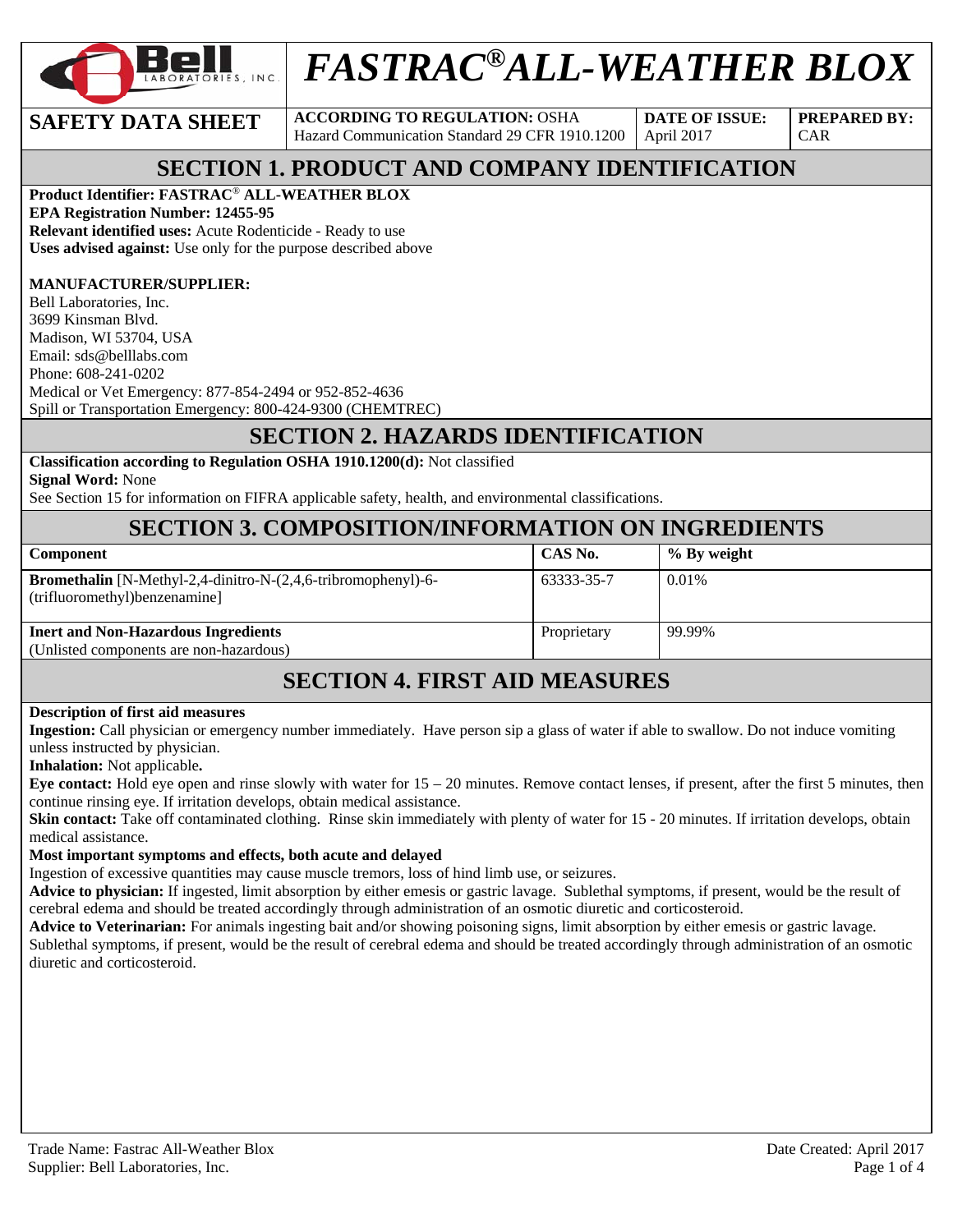# **SECTION 5. FIRE-FIGHTING MEASURES**

#### **Extinguishing media**

Suitable Extinguishing Media: water, foam or inert gas.

Unsuitable Extinguishing Media: None known.

**Special hazards arising from the mixture:** High temperature decomposition or burning in air can result in the formation of toxic gases, which may include carbon monoxide and traces of nitrogen and hydrobromic acid.

**Advice for firefighters:** Wear protective clothing and self-contained breathing apparatus.

#### **SECTION 6. ACCIDENTAL RELEASE MEASURES**

**Personal precautions, protective equipment and emergency procedures**: Gloves should be worn when handling the bait. Collect spillage without creating dust.

**Environmental precautions:** Do not allow bait to enter drains or water courses. Where there is contamination of streams, rivers or lakes contact the appropriate environment agency.

**Methods and materials for containment and cleaning up**

**For Containment:** Sweep up spilled material immediately. Place in properly labeled container for disposal or re-use.

**For Cleaning Up:** Wash contaminated surfaces with detergent. Dispose of all wastes in accordance with all local, regional and national regulations.

**Reference to other sections:** Refer to Sections 7, 8 & 13 for further details of personal precautions, personal protective equipment and disposal considerations.

# **SECTION 7. HANDLING AND STORAGE**

**Precautions for safe handling**: Do not handle the product near food, animal foodstuffs or drinking water. Keep out of reach of children. Do not use near heat sources, open flame, or hot surfaces. As soon as possible, wash hands thoroughly after applying bait and before eating, drinking, chewing gum, using tobacco, or using the toilet.

**Conditions for safe storage, including any incompatibilities:** Store only in original container in a cool, dry place, inaccessible to pets and wildlife. Do not contaminate water, food or feed by storage or disposal. Keep containers closed and away from other chemicals.

### **SECTION 8. EXPOSURE CONTROLS/PERSONAL PROTECTION**

| <b>Established Limits</b> |  |
|---------------------------|--|
|                           |  |

| Component          | OSHA            | <b>ACGIH</b>    | <b>Other Limits</b> |
|--------------------|-----------------|-----------------|---------------------|
| <b>Bromethalin</b> | Not Established | Not Established | Not Established     |

**Appropriate Engineering Controls:** Not required

**Occupational exposure limits:** Not established **Personal Protective Equipment:** 

**Respiratory protection:** Not required

**Eye protection:** Not required

**Skin protection:** Shoes plus socks, and waterproof gloves.

**Hygiene recommendations:** Wash thoroughly with soap and water after handling.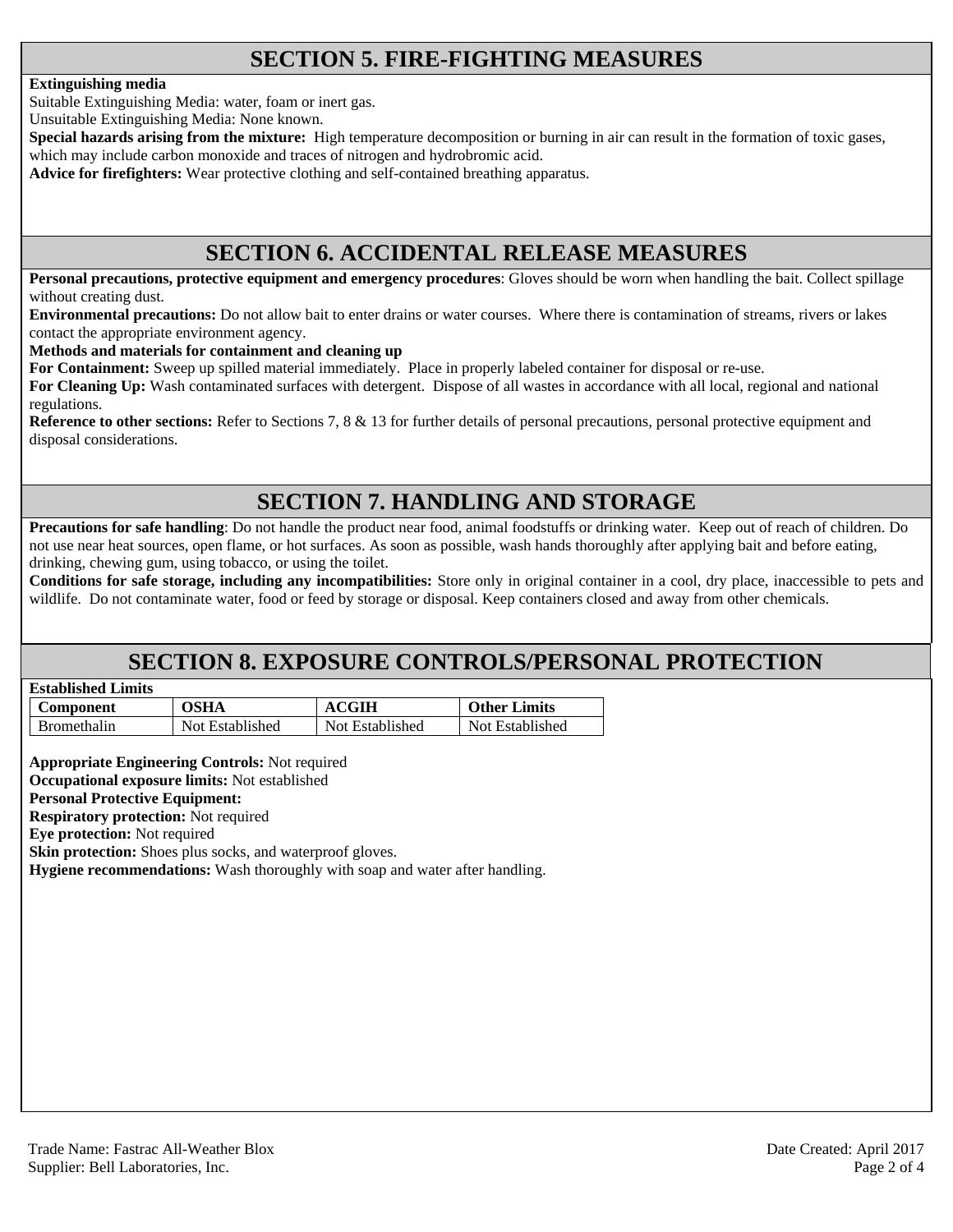#### **SECTION 9. PHYSICAL AND CHEMICAL PROPERTIES**

**Information on basic physical and chemical properties Appearance/Color:** Purple wax block **Odor:** Sweet grain-like **Odor Threshold:** Not applicable, odor not associated with a hazardous material. **pH:** Not applicable, is not dispersible with water. **Melting point:** Not applicable to rodenticide bait **Boiling point:** Not applicable to rodenticide bait **Flash point:** Not applicable, does not contain components classified as flammable. **Evaporation rate:** Not applicable, is a solid. **Flammability:** Not applicable, is a solid. **Upper/lower flammability or explosive limits:** Not applicable, does not contain components classified as flammable or explosive. **Vapor Pressure: Vapor Density:**  Not applicable to rodenticide bait Not applicable, is a solid **Relative Density:** 1.16 g/mL @ 20°C **Solubility (water):** Not water soluble **Solubility (solvents):** Not applicable to rodenticide bait **Partition coefficient: n-octanol/water:** Not applicable to rodenticide bait Auto-ignition temperature: Not applicable, does not contain components classified as flammable. **Decomposition temperature:** Not applicable to rodenticide bait **Viscosity:** Not applicable, is not a liquid.

#### **SECTION 10. STABILITY AND REACTIVITY**

**Reactivity:** Stable when stored in original container in a cool, dry location.

**Chemical stability:** Stable when stored in original container in a cool, dry location.

**Possibility of hazardous reactions:** Refer to Hazardous decomposition products

**Conditions to avoid:** Avoid extreme temperatures (below 0°C or above 40°C).

**Incompatible materials**: Avoid strongly alkaline materials.

**Hazardous decomposition products:** High temperature decomposition or burning in air can result in the formation of toxic gases, which may include carbon monoxide and traces of nitrogen and hydrobromic acid.

# **SECTION 11. TOXICOLOGICAL INFORMATION**

**Information on toxicological effects** 

**Acute Toxicity** 

**LD50, oral (ingestion):** >5000 mg/kg (rats) (Bromethalin Rat LD50 oral: 10.7 (males), 9.1 (females) mg/kg bw).

**LD50, dermal (skin contact):** > 5001 mg/kg (rats) (Bromethalin rabbit LD50 dermal: 2000 mg/kg bw).

**LC50, inhalation:** Product is a wax block and therefore exposure by inhalation is not relevant.

Skin corrosion/irritation: Not irritating to skin.

**Serious eye damage/Irritation:** Not irritating to eyes.

**Respiratory or skin sensitization:** Dermal sensitization: Not a Sensitizer (Guinea pig maximization test).

Germ cell mutagenicity: Contains no components known to have a mutagenetic effect.

| $\tilde{\phantom{a}}$<br>$\sim$<br>Carcinogenicity:<br>carcinogenetic effect.<br>:ontains<br>components known<br>no<br>have a<br>tΩ |                |            |            |  |
|-------------------------------------------------------------------------------------------------------------------------------------|----------------|------------|------------|--|
| Components                                                                                                                          | $\mathbf{T}$   | ,,,,,      | JSOF       |  |
| Bromethalin                                                                                                                         | -listec<br>Not | Not listed | Not listed |  |

**Reproductive Toxicity:** No data

**Aspiration Hazard:** Not applicable. Product is a wax block.

**Target Organ Effects:** None.

# **SECTION 12. ECOLOGICAL INFORMATION**

**Ecotoxicity Effects:** This product is extremely toxic to birds and mammals. Do not apply this product directly to water, where surface water is present or to intertidal areas below the mean high water mark. Carefully follow label cautions and directions to reduce hazards to children, pets and non-target wildlife.

**Persistence and degradability:** Product is inherently biodegradable.

**Bioaccumulative potential:** Not determined. Bromethalin water solubility is extremely low (< 0.1mg/l).

**Mobility in Soil:** Not determined. Mobility of bromethalin in soil is considered to be limited.

**Other adverse effects:** None.